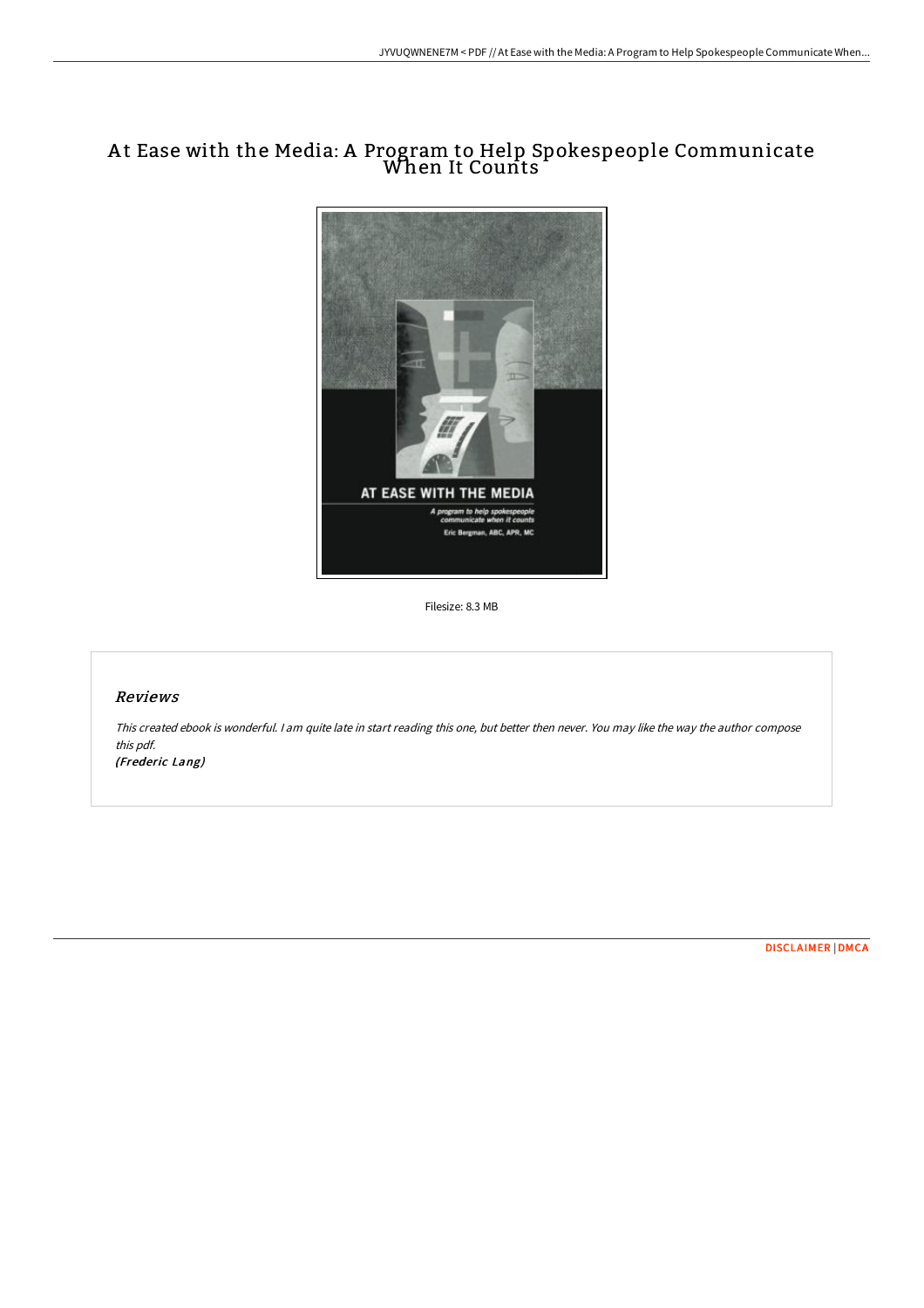## AT EASE WITH THE MEDIA: A PROGRAM TO HELP SPOKESPEOPLE COMMUNICATE WHEN IT COUNTS



Petticoat Creek Press Inc., United States, 2014. Paperback. Book Condition: New. 279 x 216 mm. Language: English . Brand New Book \*\*\*\*\* Print on Demand \*\*\*\*\*. At Ease With the Media is designed to help an organization s spokespeople manage exchanges with journalists to win-win outcomes. The book begins by explaining that excellence in media relations is based on balance. On one side, the spokesperson wants to help journalists get their stories by answering questions in clear, concise terms. On the other, the spokesperson wants to achieve a strategic gain-by using the exchange to influence the attitudes, opinions and behaviour of specifically-identifiable audiences important to the organization s success. Along the way, spokespeople want to protect themselves and their organization at all times. From there, the book provides insight into: - Understanding the media. - Working with reporters. - Answering questions effectively. - Preparing themselves and their messages. - Four important priorities. - Negotiating interviews effectively. - Applying specific strategies for success. During the past 20 years, At Ease With the Media has provided thousands of spokespeople from five continents with the skills and tools to manage exchanges with journalists to win-win outcomes, while protecting themselves and their organization at all times. Eric Bergman, BPA, ABC, APR, MC, FCPRS Eric Bergman is the world s most experienced and credentialed media training professional. He conducted his first media relations campaign, and coached his first spokespeople, during the summer of 1981, when he promoted two student theatre productions, Pal Joey and A Funny Thing Happened on the Way to the Forum. I gave very similar advice then to what I would give today, he says. Relax, let the interviewer guide the process, tell the story, and make sure people know when the plays are running and how they can purchase tickets. Eric...

 $\Gamma$ Read At Ease with the Media: A Program to Help Spokespeople [Communicate](http://digilib.live/at-ease-with-the-media-a-program-to-help-spokesp.html) When It Counts Online B Download PDF At Ease with the Media: A Program to Help Spokespeople [Communicate](http://digilib.live/at-ease-with-the-media-a-program-to-help-spokesp.html) When It Counts